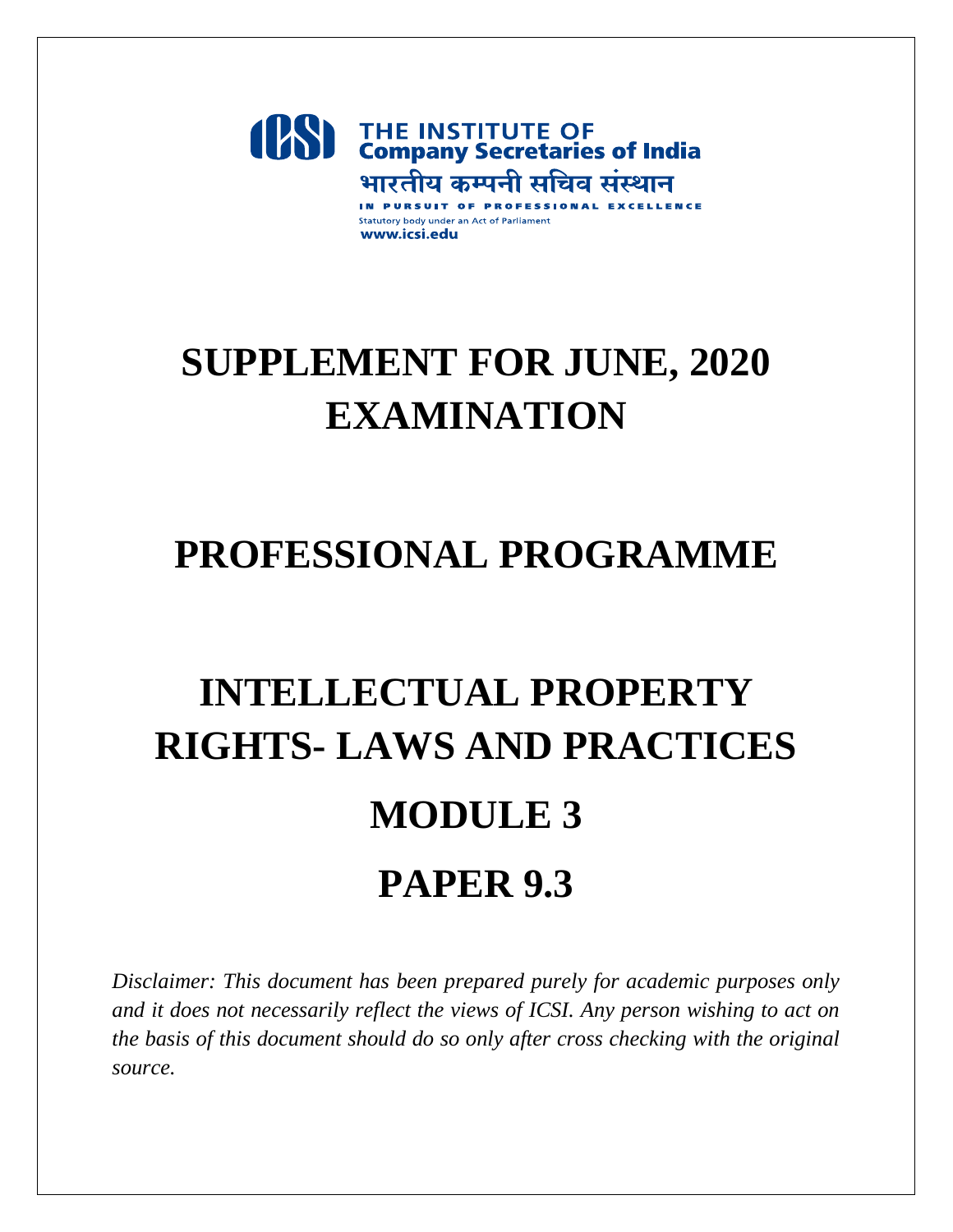#### **Lesson 5**

### **The Patents (Amendment) Rules**, **2019**

The Central Government published the amended rules on 17th September 2019 which are based on the objections and the suggestions received from the public in respect of the amended draft rules as issued on 5th December 2018.

**1. The first Amendment** states that the changes in **The Patents (Amendment) Rules**, **2019** shall come into force from the date of its publication in the Official Gazette.

**2. The second Amendment** states changes in Rule 6 sub-rule (1), that is ;

In the former rule, the scanned copies of original documents were also required to be submitted by electronic transmission, whereas in the amended rule the requirement of scanned copies of original document has been omitted.

**3. The third Amendment** states changes in rule 7 sub-rule (1), that is ;

In the amended rule, the second proviso widens the scope by including startups as an option for small entities, whereas the former rule mentioned only small entities.

**4. The fourth Amendment** states changes in clause (b), sub-rule (1) of rule 24C of the former amended draft(Dec2018), that is;

In the amended rule(2019), clause (b) has been further revised with the followings clauses along with the Explanations;

"(b) that the applicant is a startup; or

(c) that the applicant is a small entity; or

(d) that if the applicant is a natural person or in the case of joint applicants, all the applicants are natural persons, then the applicant or at least one of the applicants is a female; or

(e) that the applicant is a department of the Government; or

(f) that the applicant is an institution established by a Central, Provincial or State Act, which is owned or controlled by the Government; or

(g) that the applicant is a Government company as defined in clause (45) of section 2 of the Companies Act, 2013 (18 of 2013); or

(h) that the applicant is an institution wholly or substantially financed by the Government"